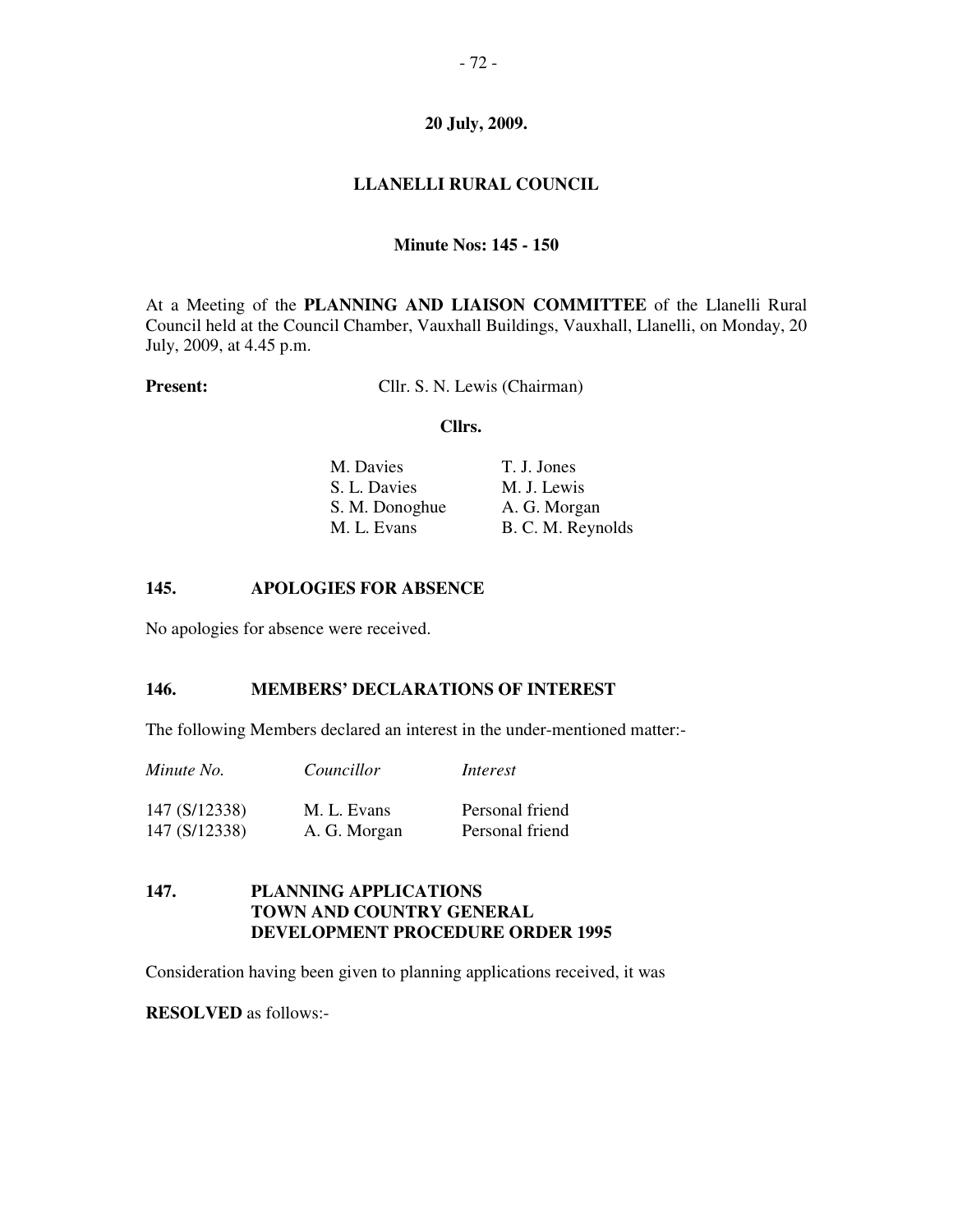| <b>Application No./</b><br><b>Development</b> | <b>Applicant/Location</b>                                                                                                                                                             | Recommendation                                                                                                                                                                                                                                                                  |
|-----------------------------------------------|---------------------------------------------------------------------------------------------------------------------------------------------------------------------------------------|---------------------------------------------------------------------------------------------------------------------------------------------------------------------------------------------------------------------------------------------------------------------------------|
| S/21305<br>Residential<br>Development         | Mr J Sauro<br>Land adjacent to Chemical House<br>11 Heol Llanelli<br>Pontyates<br>Llanelli                                                                                            | OBJECTION on the<br>following grounds:<br>1. Concerns over whether<br>there was sufficient width<br>for one access point to<br>service off street parking<br>for the proposed<br>dwellings.<br>2. The site access/egress<br>was considered<br>detrimental to highway<br>safety. |
|                                               | Consent was required for proposed residential development.                                                                                                                            |                                                                                                                                                                                                                                                                                 |
| S/21330<br>Variation of condition             | <b>Intervention Services Ltd</b><br>Adjacent to Krupp Camford<br>Llethri Road<br>Llanelli                                                                                             | NO OBJECTION                                                                                                                                                                                                                                                                    |
|                                               | Consent was required for variation of condition number 5 attached to planning permission<br>ref. S/13316 dated 09 October, 2006, to allow a further 18 months to subsequent approval. |                                                                                                                                                                                                                                                                                 |
| S/21331<br>Office/store                       | <b>Intervention Services Ltd</b><br>Adjacent to Krupp Camford<br>Llethri Road<br>Llanelli                                                                                             | NO OBJECTION                                                                                                                                                                                                                                                                    |
|                                               | Consent was required for proposed single storey office/store.                                                                                                                         |                                                                                                                                                                                                                                                                                 |
| S/21334<br>Disabled ramp                      | Llanelli Rural Council<br><b>Swiss Valley Community Hall</b><br>Heol Nant, Swiss Valley<br>Llanelli                                                                                   | That the information be<br>noted.                                                                                                                                                                                                                                               |
| together with steps.                          | Consent was required for the removal of the old ramp and forming a new disabled ramp                                                                                                  |                                                                                                                                                                                                                                                                                 |
| S/21335<br>Variation of condition             | Mr S Bowers<br>82 Sandpiper Road<br>Llanelli                                                                                                                                          | NO OBJECTION                                                                                                                                                                                                                                                                    |

Consent is required for variation of planning condition number 1 attached to planning permission ref. S/07134 dated 30 June, 2004, to extend the life-time of the permission by two years (24 months).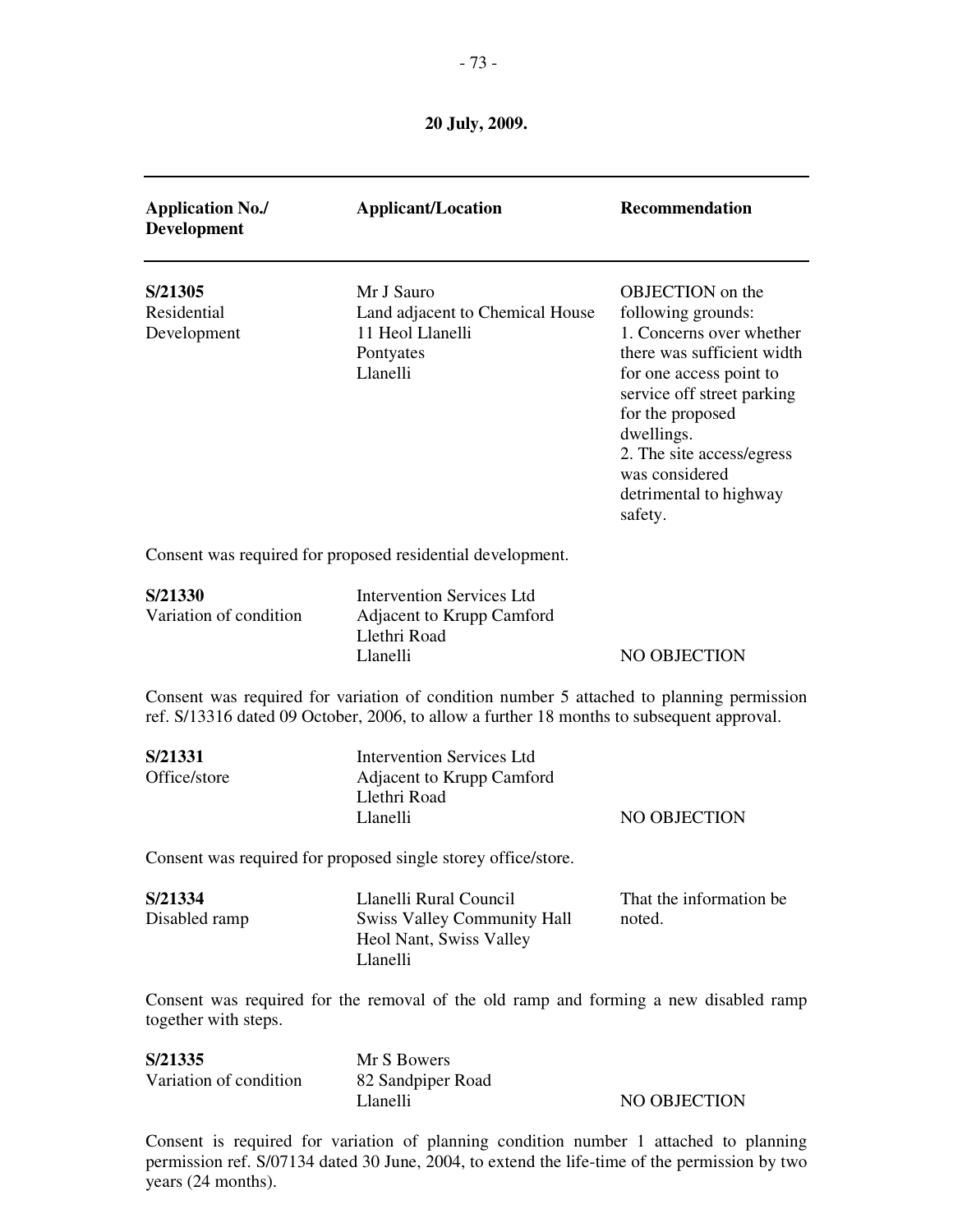| <b>Application No./</b><br><b>Development</b> | <b>Applicant/Location</b>                                                   | <b>Recommendation</b> |
|-----------------------------------------------|-----------------------------------------------------------------------------|-----------------------|
| S/21337<br>Advertisement                      | Primesight Ltd – Mr M Swindles<br>Celtic One-Stop<br>Sandy Road<br>Llanelli | NO OBJECTION          |

Consent was required for one internally illuminated double sided free standing display unit.

*Cllrs. M. L. Evans and A. G. Morgan declared a personal and prejudicial interest in the following item as the applicant was a personal friend and withdrew from the meeting before discussion commenced.* 

| S/21338   | Mr Hugh Richards |              |
|-----------|------------------|--------------|
| Extension | Hengoed Farm     |              |
|           | Felinfoel        | NO OBJECTION |
|           | Llanelli         |              |

Consent was required for a proposed self-contained annexe extension.

*Cllrs. M. L. Evans and A. G. Morgan returned to the meeting.* 

| S/21339   | Mr J Owens      |              |
|-----------|-----------------|--------------|
| Extension | 37 Heol Y Bwlch |              |
|           | <b>B</b> ynea   |              |
|           | Llanelli        | NO OBJECTION |
|           |                 |              |

Consent was required for a two storey rear extension.

| S/21386         | Mr & Mrs E Owen  |              |
|-----------------|------------------|--------------|
| Rear sun lounge | Bryn Tawel       |              |
|                 | 55 Pendderi Road |              |
|                 | Llwynhendy       | NO OBJECTION |
|                 | Llanelli         |              |

Consent was required for proposed construction of rear sun lounge.

| S/21387   | Mr & Mrs Jones |              |
|-----------|----------------|--------------|
| Extension | Llwyn Onn      |              |
|           | Cynheidre      |              |
|           | Llanelli       | NO OBJECTION |
|           |                |              |

Consent was required for proposed two storey side and rear extension.